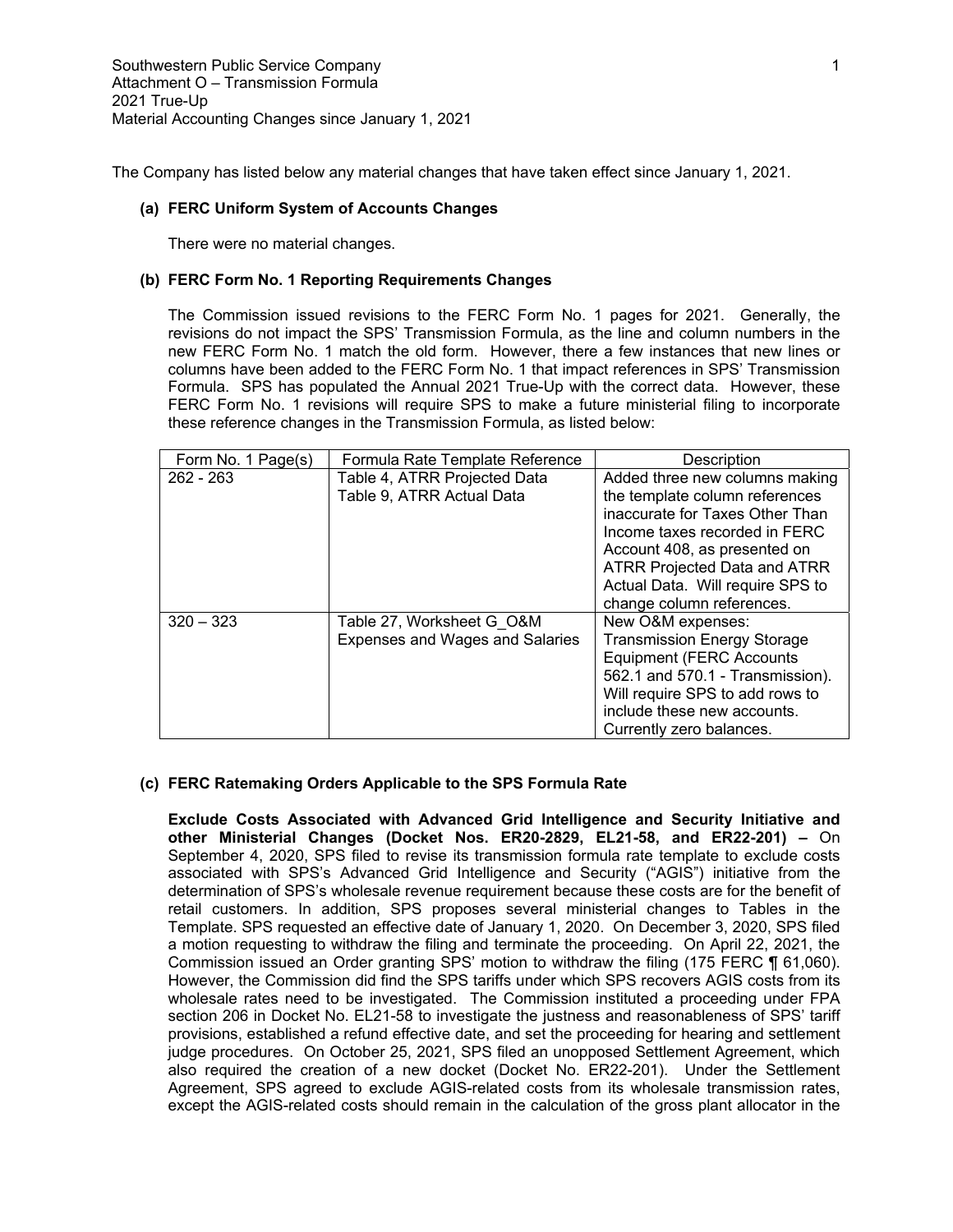SPS formula rate templates. SPS has also agreed to reimburse customers for AGIS-related costs collected through SPS's wholesale transmission formula rates on and after May 19, 2021. On May 6, 2022, the Commission issued a Letter Order approving the Settlement Agreement effective May 19, 2021 (179 FERC ¶ 61,098).

**Implement a One-Time Revenue Credit (Docket No. ER21-2961)** – On Wednesday, September 29, 2021, SPS filed revisions to its transmission formula rate template to create a mechanism for a one-time revenue credit to transmission customers in Zone 11 of the Southwest Power Pool, Inc. ("SPP"). Acceptance of the revisions will enable SPS to satisfy the requirements of a settlement agreement approved by the Public Utility Commission of Texas ("PUCT") related to the transition of a portion of Lubbock Power & Light Company's ("LP&L") load from SPP to the Electric Reliability Council of Texas ("ERCOT"). SPS has requested a waiver from the sixty-day notice period and grant an effective date of October 1, 2021. On November 24, 2021, the Commission issued a Letter Order accepting SPS' proposed tariff revisions, effective October 1, 2021 (177 FERC ¶ 61,134).

### **(d) Accounting Policies, Practices or Procedures of SPS**

**Eddy County HVDC Maintenance Accounting** – In preparing the 2021 transmission formula rate true-up, SPS discovered the accounting for the revenue received from El Paso Electric Company and Public Service Company of New Mexico for the Eddy County HVDC maintenance expenses incurred by SPS was changed beginning in 2019 to credit FERC Account 562, instead of miscellaneous revenue. This accounting change was made to offset the expenses with the revenue received in the same account. Because the Eddy County HVDC maintenance revenue is already separately credited through the transmission formula rate, SPS has removed the 2021 revenue from transmission O&M expense on Worksheet G. In addition, SPS will correct the 2019 and 2020 O&M expense amounts through a prior period adjustment that will be included in the 2023 estimated rates.

## **(e) FERC Related Items**

There were no material changes.

#### **(f) GAAP-Related Items**

There were no material changes.

# **(g) Significant Unusual or Non-Recurring Income or Expense**

None

## **(h) Other**

There were no material changes.

### **(i) SPP and/or Xcel Energy OATT changes that relate to SPS**

- Docket ER16-1341 Petition for Tariff Waiver Concerning the Implementation of the Revenue Crediting Process in Attachment Z2. SPP has filed a Z2 credit refund plan pending FERC approval.
- Docket EL18-9 On October 10, 2017, Xcel Energy Services filed a formal complaint against SPP's Attachment Z2 process - On August 15, 2019, EDF Renewables, Inc., et al. filed an answer in response to the answer of Xcel Energy Services Inc. to SPP's Motion for Stay of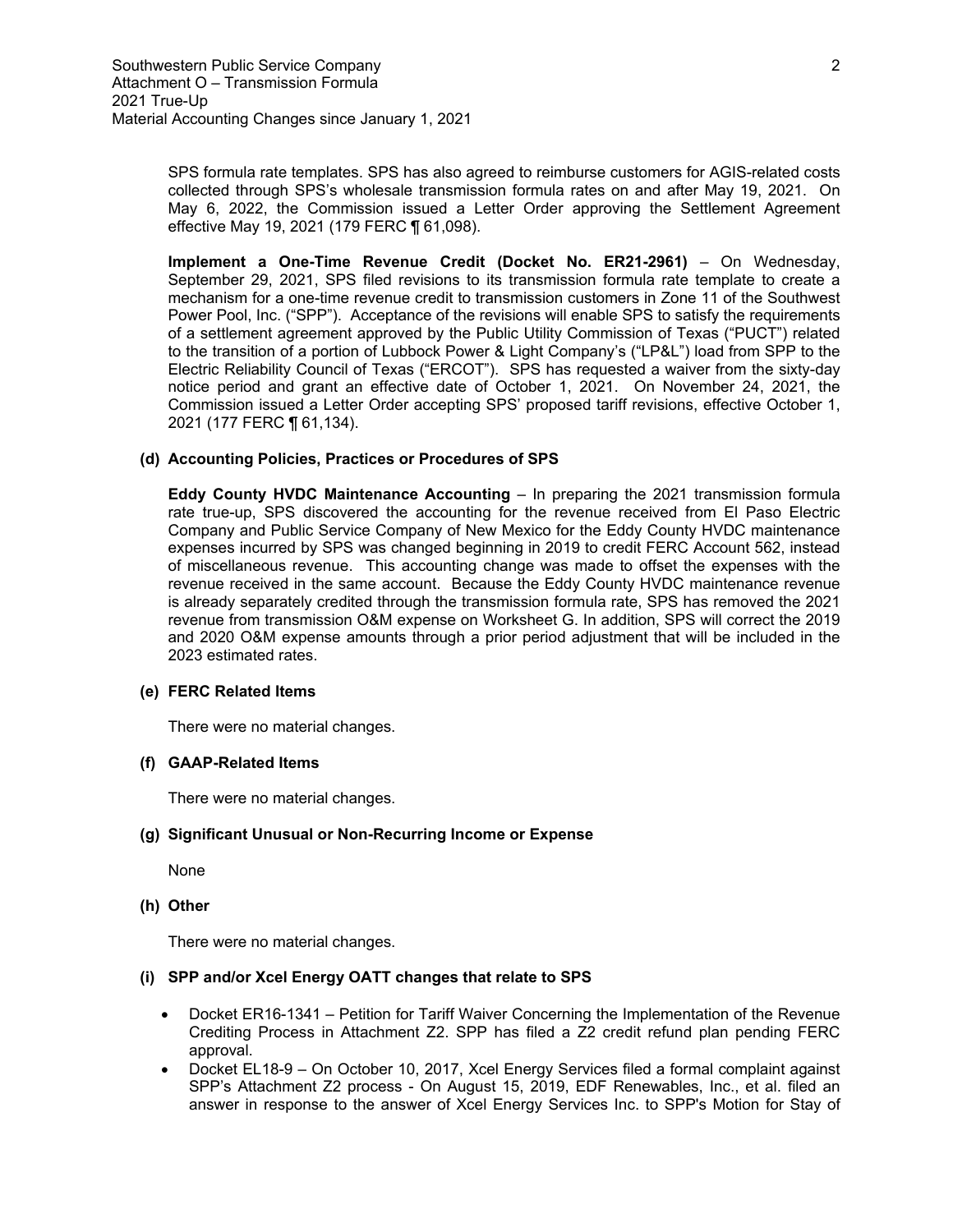Refund Condition, to Hold Proceedings in Abeyance, and for Initiation of Settlement Procedures filed on June 28, 2019 - On August 30, 2019, SPP filed an answer in response to the various answers filed in response to SPP's Motion for Stay of Refund Condition, to Hold Proceedings in Abeyance, and for Initiation of Settlement Procedures filed on June 28, 2019.

- Docket ER18-2358 Submission of Tariff Revisions to Add Additional Facilities for GridLiance High Plains LLC ("GridLiance HP") - On August 30, 2018, SPP submitted tariff revisions to add an Annual Transmission Revenue Requirement for transmission service using certain facilities of GridLiance High Plains LLC ("GridLiance HP"), previously named South Central MCN LLC, when GridLiance HP transfers functional control of additional transmission facilities to SPP. This docket has been appealed to appellate court.
- Docket EL21-58 On August 23, 2021, Judge deJesus issued an Order Canceling Settlement Conference scheduled for August 24, 2021. On August 31, 2021, Judge deJesus issued a Report of Settlement Judge. The participants have reached a settlement agreement in principle. If a settlement conference is not filed by October 11, 2021, a follow-up settlement conference will be convened in October. On May 6, 2022, FERC issued an order approving the Settlement Agreement.
- Docket EL21-77 On April 1, 2022, Tenaska Clear Creek Wind, LLC filed a Protest, Amended Complaint, and Request for Fast Track Processing. On April 8, 2022, FERC issued a Notice of Protest and Amended Complaint. On April 21, 2022, the Indicated SPP Transmission Owners filed comments opposing the Protest, Amended Complaint, and Request for Fast Track Processing of Tenaska Clear Creek Wind, LLC filed on April 1, 2022. On April 21, 2022, Bright Canyon Energy Corporation filed comments in support of the Protest, Amended Complaint, and Request for Fast Track Processing of Tenaska Clear Creek Wind, LLC filed on April 1, 2022. On April 21, 2022, SPP filed an answer in response to the Protest, Amended Complaint, and Request for Fast Track Processing of Tenaska Clear Creek Wind, LLC filed on April 1, 2022. On April 21, 2022, MidAmerican Energy Company filed comments in response to the Protest, Amended Complaint, and Request for Fast Track Processing of Tenaska Clear Creek Wind, LLC filed on April 1, 2022. On April 21, 2022, the Clean Energy Coalition filed Comments in Support of the Amended Complaint. On May 3, 2022, the Clean Energy Coalition filed an answer in response to the comments filed by MidAmerican Energy Company on April 21, 2022. On May 6, 2022, Tenaska Clear Creek Wind, LLC filed an answer in response to answer filed by SPP and the comments filed by MidAmerican Energy Company and Indicated SPP Transmission Owners on April 21, 2022. On May 13, 2022, SPP submitted revised results of the restudy of Tenaska Clear Creek Wind, LLC's wind project as required by the order issued on December 16, 2021. On May 23, 2022, SPP filed an answer in response to the answer filed by Tenaska Clear Creek Wind, LLC on May 6, 2022.
- Docket EL21-90 On January 20, 2022, FERC issued an Order Denying Complaint.
- Docket EL22-30 On April 28, 2022, SPP filed an answer in response to the answer filed by Southwestern Public Service Company on March 25, 2022. On May 12, 2022, Southwestern Public Service Company filed an answer in response to the answer filed by SPP on April 28, 2022.
- Docket EL22-54 On April 20, 2022, SPP submitted a Petition for Declaratory Order and Request for Expeditious Action. SPP petitions the Commission for a declaratory order asserting its exclusive or primary jurisdiction and determining that SPP properly compensated Associated Electric Cooperative, Inc. for emergency power provided during Winter Storm Uri in accordance with Attachment AE of the SPP Open Access Transmission Tariff. On May 23, 2022, Associated Electric Cooperative, Inc. filed a Motion to Dismiss the Petition for Declaratory Order.
- Docket ER21-1576 On March 3, 2022, FERC issued an order accepting the compliance filing submitted on September 27, 2021.
- Docket ER21-2087 On September 27, 2021, FERC issued an order accepting SPP's revisions to update The Empire District Electric Company's Formula Rate Template contained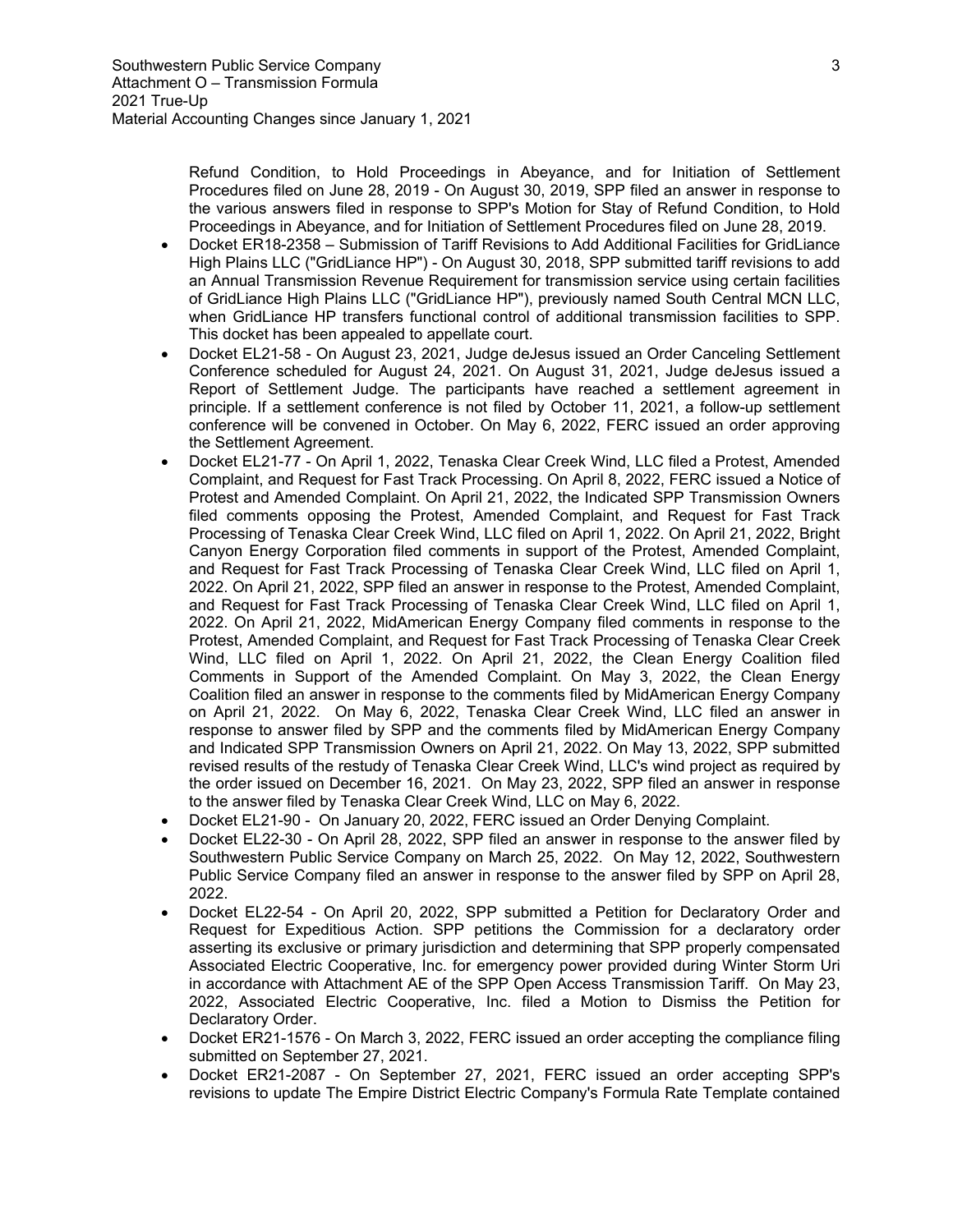in Addendum 18 to Attachment H of the Tariff. An effective date of May 14, 2021 was granted. This order constitutes final agency action.

- Docket ER21-2136 On August 2, 2021, FERC issued an order accepting SPP's revisions to Attachment S of the Tariff to modify the procedure for calculation of megawatt-mile impacts. An effective date of August 15, 2021 was granted. This order constitutes final agency action.
- Docket ER21-2290 On August 20, 2021, FERC issued an order accepting SPP's filing of revisions to NorthWestern Corporation's South Dakota formula rate contains in Addendum 27 to Attachment H of the Tariff. An effective date of September 1, 2021 was granted.
- Docket ER21-2323 On August 17, 2021, FERC issued an order accepting SPP's filing of amendments to the SPP Membership Agreement in order to facilitate the decision of L and O Power Cooperative to join SPP as a Transmission Owner and to place its facilities under the functional control of SPP. L and O Power Cooperative requested amendments to its Membership Agreement to accommodate its membership and participation in SPP. An effective date of June 28, 2021 was granted. This order constitutes final agency action.
- Docket ER21-2581 On March 7, 2022, FERC issued an order accepting the compliance filing submitted on January 31, 2022.
- Docket ER21-2600 On February 4, 2022, FERC issued an order accepting SPP's compliance filing submitted on December 22, 2021.
- Docket ER21-2794 On October 6, 2021, SPP filed an answer in response to the request to add non-conforming language to the service agreement filed by The Energy Authority, Inc. On October 21, 2021, The Energy Authority, Inc. filed an answer in response to the answer filed by SPP on October 6, 2021. On October 29, 2021, FERC issued an order accepting the agreements, effective August 1, 2021 as requested.
- Docket ER22-108 On April 29, 2022, FERC issued an order accepting SPP's revisions to Attachment X of the Tariff to modify the minimum capitalization requirements for Market Participants that participate in the Transmission Congestion Rights market, subject to SPP submitting a compliance filing. An effective date of April 30, 2022 was granted. SPP's compliance filing is due on May 31, 2022. On May 24, 2022, SPP submitted its compliance filing in response to the order issued on April 29, 2022.
- Docket ER22-1470 On May 31, 2022, FERC issued an order accepting SPP's revisions to City Utilities of Springfield, Missouri's formula rate contained in Addendum 17 to Attachment H of the Tariff. SPP was directed to submit a compliance filing to include a note to Worksheet D sating that any additional to lines 38, 39 or 83 will require a Section 205 filing at FERC. An effective date of June 1, 2022 was granted. SPP's compliance filing is due on June 30, 2022.
- Docket ER22-1491 On April 7, 2022, Basin Electric Power Cooperative filed a Motion to Intervene. On April 18, 2022, Western Area Power Administration filed a Motion to Intervene. On April 19, 2022, Missouri River Energy Services filed a Motion to Intervene. On May 12, 2022, FERC issued an order accepting the revisions to Corn Belt Power Cooperative, Inc.'s formula rate contained in Attachment H, Addendum 26 Part 1 of the Tariff. An effective date of June 1, 2022 was granted.
- Docket ER22-1500 Several parties filed motions to intervene. On April 21, 2022, Kansas Municipal Energy Agency, Kansas Electric Power Cooperative, Inc. and Kansas Power Pool filed a Protest. On May 5, 2022, Sunflower Electric Power Corporation filed an answer in response to the protest filed by Kansas Municipal Energy Agency, Kansas Electric Power Cooperative, Inc. and Kansas Power Pool on April 21, 2022. On May 20, 2022, Kansas Municipal Energy Agency, et al. filed an answer in response to the answer filed by Sunflower Electric Power Corporation on May 5, 2022. On May 26, 2022, FERC issued a letter stating the filing is deficient and that additional information is necessary to process the filing. The response is due on June 27, 2022.
- Docket ER22-1533 Several parties filed motions to intervene. On April 21, 2022, EDF Renewables, Inc. filed Comments. On April 21, 2022, Invenergy Renewables, LLC filed a Protest. On April 21, 2022, the Clean Energy Entities filed Comments. On May 11, 2022, SPP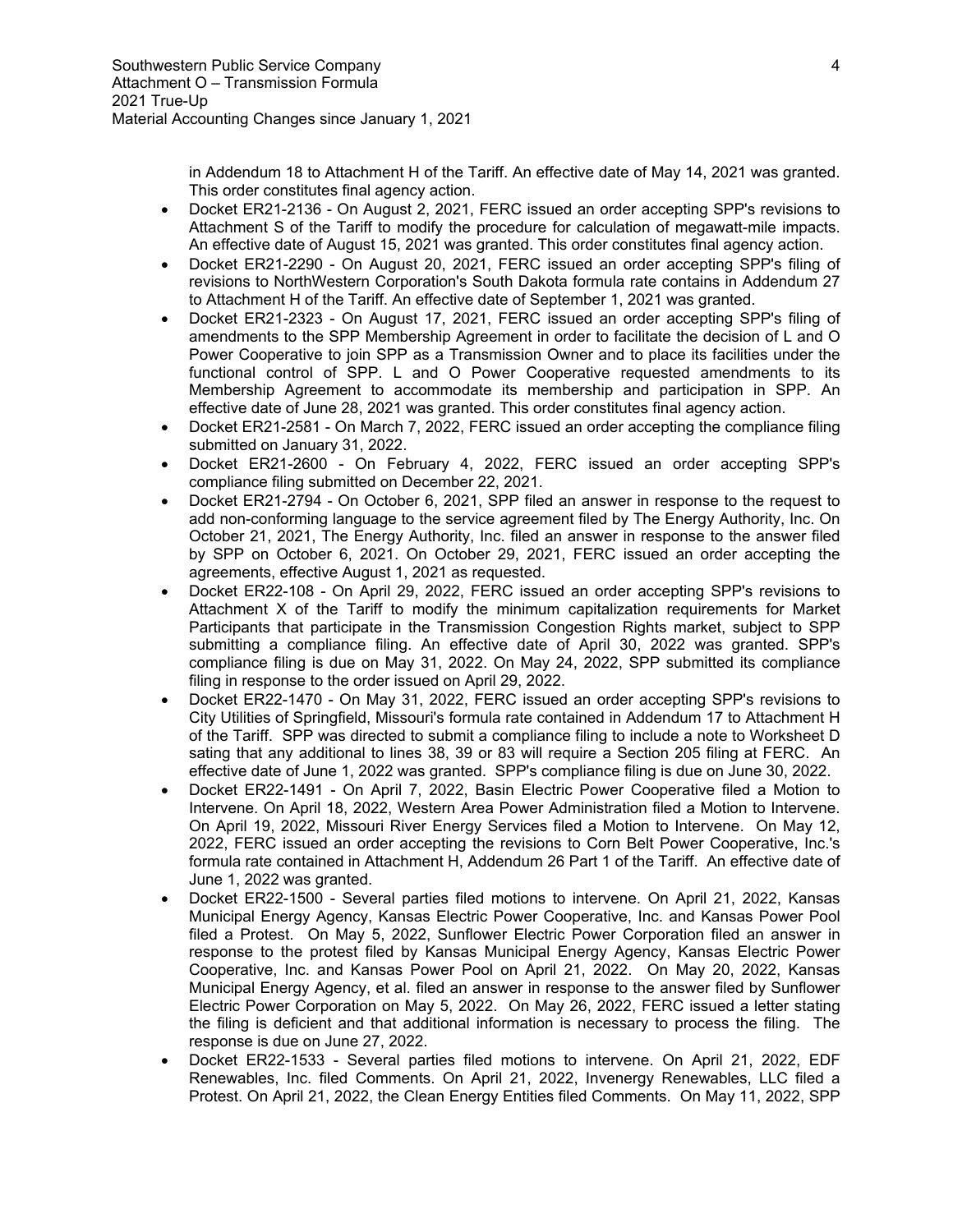and the Midcontinent Independent System Operator, Inc. filed an answer in response to the protest filed by Invenergy Renewables, LLC on April 21, 2022. On May 27, 2022, FERC issued an order accepting SPP's revisions to Section 9.4 of the Joint Operating Agreement Between Midcontinent Independent System Operator, Inc. and SPP to improve queue priority and coordination rules for interconnection requests pending in MISO's and SPP's generator interconnection queues and mitigate the risk and uncertainty faced by interconnection customers as a result of Affected Systems study schedule changes. An effective date of May 31, 2022 was granted.

- Docket ER22-1535 On April 4, 2022, SPP filed a Motion to Intervene. Several parties filed motions to intervene. On April 21, 2022, Invenergy Renewables, LLC filed a Protest. On April 21, 2022, the Clean Energy Entities filed Comments. On April 21, 2022, EDF Renewables, Inc. filed Comments. On May 11, 2022, SPP and the Midcontinent Independent System Operator, Inc. filed an answer in response to the protest filed by Invenergy Renewables, LLC on April 21, 2022.
- Docket ER22-1582 On April 6, 2022, SPP submitted revisions to update the competitive upgrade re-evaluation process contained in Attachment Y, Section VIII of the Tariff. An effective date of June 6, 2022 was requested. Several parties filed motions to intervene. On May 16, 2022, FERC issued an order accepting SPP's revisions to update the competitive upgrade re-evaluation process contained in Attachment Y, Section VIII of the Tariff. An effective date of June 6, 2022 was granted. This order constitutes final agency action.
- Docket ER22-1583 On April 6, 2022, SPP submitted revisions to update the transmission owner selection criteria and scoring provisions contained in Attachment Y, Section III.2(f) of the Tariff in order to establish a scoring methodology that is consistently applied across all evaluation categories. An effective date of June 6, 2022 was requested. Several parties filed motions to intervene. On May 16, 2022, FERC issued an order accepting SPP's revisions to update the transmission owner selection criteria and scoring provisions contained in Attachment Y, Section III.2(f) of the Tariff in order to establish a scoring methodology that is consistently applied across all evaluation categories. An effective date of June 6, 2022 was granted. This order constitutes final agency action.
- Docket ER22-1642 On April 14, 2022, Associated Electric Cooperative, Inc. filed a petition seeking waiver of the 365-day limitation period for modifications to Settlement Statements as set forth in Section 10.1(4) of Attachment AE of the SPP Tariff and allow for an extension of the limitation period to June 16, 2022. On May 4, 2022, SPP filed a Motion to Intervene.
- Docket ER22-1697 On April 28, 2022, SPP submitted its compliance filing revising the Tariff to incorporate language to comply with Order No. 2222's requirements to remove barriers to the participation of distributed energy resource aggregations in the capacity, energy and ancillary services markets operated by regional transmission organizations and independent system operators. SPP requested that the Commission issue an order by December 31, 2022 to allow SPP staff to develop, test, and move the proposed revisions into the production phase of SPP's software systems and to develop the processes necessary to implement the changes. SPP requested an effective date of 12/31/9998 for the Tariff Records submitted in the filing and committed to submitting a filing with the Commission to specify a precise effective date not less than six months prior to implementation. As of the date of this filing, implementation is targeted for the third quarter of 2025. Several parties filed motions to intervene. On May 6, 2022, Advanced Energy Management Alliance filed a motion for extension of time to file comments in this proceeding. On May 10, 2022, Nebraska Public Power District filed a Motion to Intervene and Comments in Support. On May 12, 2022, Xcel Energy Services Inc. filed a Motion to Intervene and Request for Extension of Time to file Comments. On May 12, 2022, FERC issued a notice extending the comment deadline to June 9, 2022.
- Docket ER22-1719 On April 29, 2022, SPP submitted revisions to the Tariff to establish Zonal Planning Criteria. An effective date of June 29, 2022 was requested. On May 20, 2022, the Joint Commenters filed Comments in support. On May 20, 2022, GridLiance High Plains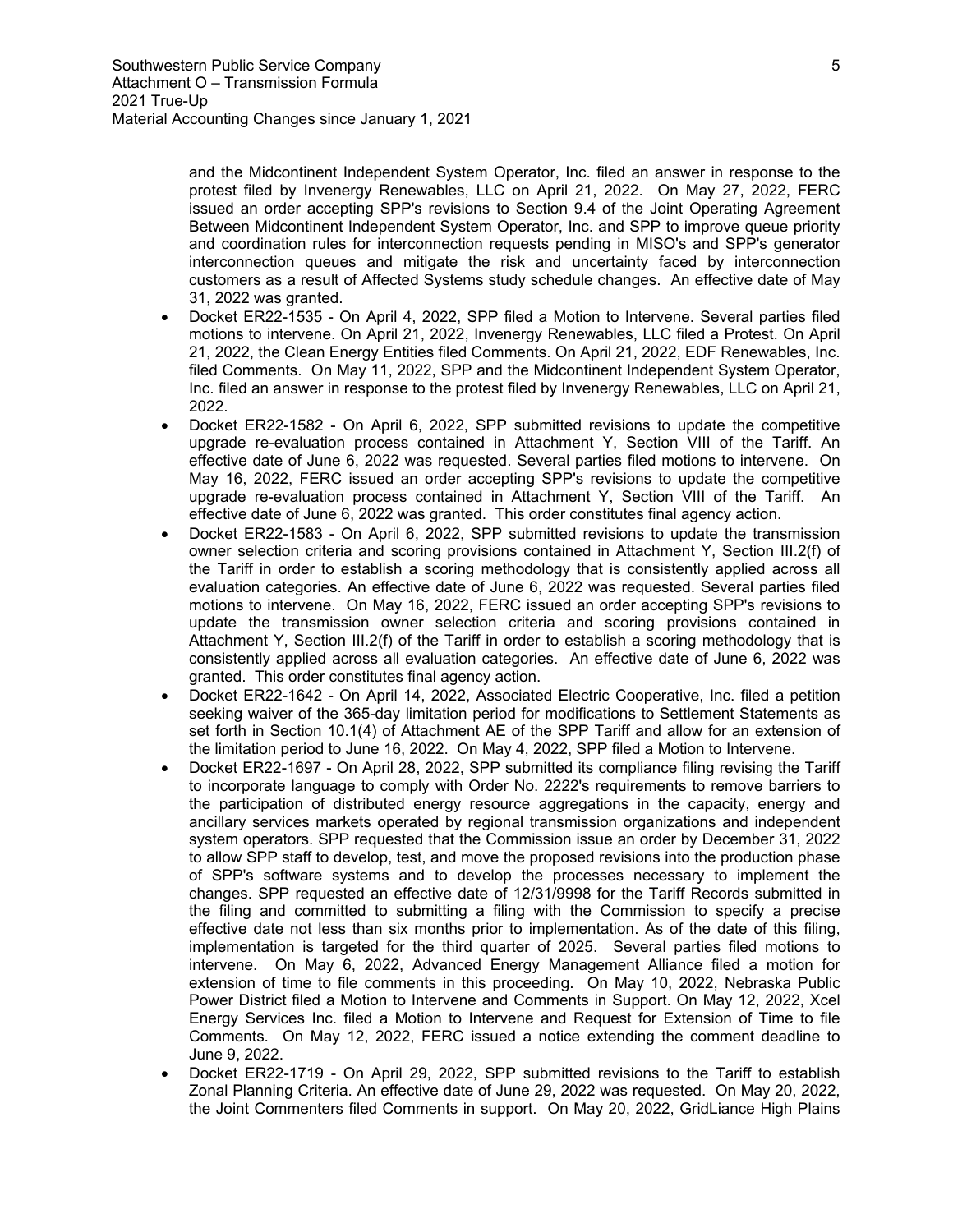LLC filed a Motion to Intervene and Protest. On May 20, 2022, Western Area Power Administration filed a Motion to Intervene and Comments in Support. On May 20, 2022, Oklahoma Gas and Electric Company filed a Protest. On May 20, 2022, the Indicated SPP Transmission Owners filed a Protest.

- Docket ER22-1731 On April 29, 2022, SPP, on behalf of Missouri River Energy Services, submitted revisions to MRES' formula rate template and implementation protocols contained in Addendum 24 to Attachment H of the Tariff. On May 20, 2022, Western Area Power Administration filed a Motion to Intervene and Comments with Request for Clarification. On May 20, 2022, Basin Electric Power Cooperative filed a Motion to Intervene and Protest. Several parties filed motions to intervene.
- Docket ER22-1792 On May 4, 2022, SPP submitted revisions to the Tariff to modify the transmission owner selection criteria and scoring process contained in Attachment Y, Section III.2(f). An effective date of July 4, 2022 was requested. On May 16, 2022, Ameren Services Company filed a Motion to Intervene. On May 17, 2022, American Electric Power Service Corporation filed a Motion to Intervene.
- Docket ER22-1846 On May 10, 2022, SPP submitted revisions to Attachment J, Section III of the Tariff to establish an alternative process that would allow an entity to apply for an exception to the current cost allocation process that would allow the remaining costs for one or more specific upgrades between 100 kV and 300 kV to be fully allocated prospectively on a region-wide basis. An effective date of August 1, 2022 was requested. Several parties filed motions to intervene. On May 31, 2022, ITC Great Plains, LLC filed a Motion to Intervene and Comments in support of SPP's filing. On May 31, 2022, the Supporting Parties filed Comments in support of SPP's filing. On May 31, 2022, the Indicated Utilities filed a Joint Motion to Intervene and Protest. On May 31, 2022, the Indicated Transmission Owners filed a Protest. On May 31, 2022, the Kansas Corporation Commission filed a Notice of Intervention and Request for Extension of Time to File Comments.
- Docket ER22-1905 On May 19, 2022, SPP submitted revisions to Attachment V of the Tariff to define Electromagnetic Transient Study and to specify that the Interconnection Customer is responsible for implementing mitigation prior to the injection of power into the SPP Transmission System if needed. An effective date of August 1, 2022 was requested.
- Docket ER22-1950 On May 25, 2022, SPP submitted revisions to update the transmission owner selection process contained in Attachment Y, Section III.2 in order to add new subsection (d) to specify that the Industry Expert Panel will draft and SPP will issue formal guidance to respondents no later than 45 calendar days after issuance of the Request for Proposal. An effective date of July 25, 2022 was requested.
- Docket ER-22-331 On April 5, 2022, FERC issued an order accepting SPP's revisions to Attachment J, Section III of the Tariff to modify the review of the Base Plan allocation methodology. An effective date of January 3, 2022 was granted.
- Docket ER22-379 On April 4, 2022, the Clean Energy Advocates filed a Protest in response to SPP's response to the letter requesting additional information. On April 21, 2022, SPP filed an answer in response to the Protest filed by the Clean Energy Advocates on April 4, 2022. On May 10, 2022, FERC issued a letter stating SPP's filing is deficient, and that additional information is necessary to process the filing. SPP's response is due on June 9, 2022.
- Docket ER22-411 On April 15, 2022, FERC issued an Order Rejecting Tariff Revisions. On May 16, 2022, Lincoln Electric System filed a Request for Rehearing of the order issued on April 15, 2022.
- Docket ER22-709 On April 25, 2022, SPP, on behalf of Missouri Joint Municipal Electric Utility Commission, submitted the response to the letter requesting additional information issued on March 31, 2022. On May 24, 2022, FERC issued an order accepting the proposed revisions to SPP's Tariff to establish a formula rate and add an Annual Transmission Revenue Requirement for Missouri Joint Municipal Electric Utility Commission, to be effective June 1,